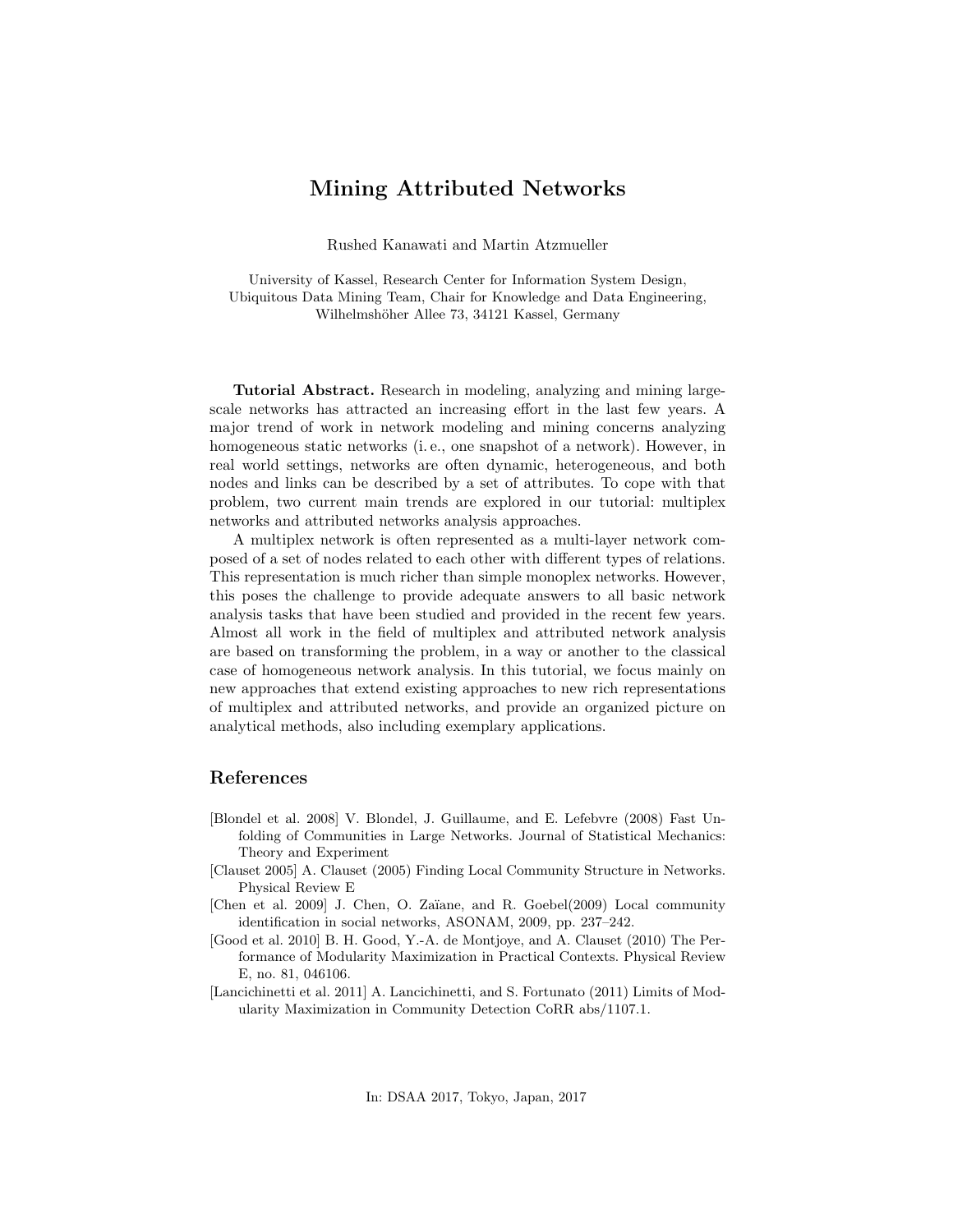- [Lue et al. 2008] F Luo, J. Wang, and E. Promislow (2008) Exploring Local Community Structures in Large Networks. Web Intelligence and Agent Systems 6, no. 4, 387–400.
- [Pizzuti 2012] C. Pizzuti (2012) A Multiobjective Genetic Algorithm to Find Communities in Complex Networks, IEEE Trans. Evolutionary Computation 16, no. 3, 418–430.
- [Pons & Latapy 2006] P. Pons, and M. Latapy (2006) Computing Communities in Large Networks using Random Walks, J. Graph Algorithms Appl. 10, no. 2, 191–218.
- [Yang & Leskovec 2012] J. Yang, and J. Leskovec (2012) Defining and Evaluating Network Communities based on Ground-Truth. ICDM, IEEE Computer Society, pp. 745–754.
- [Amelia & Pizzuti 2014] A. Amelio, and C. Pizzuti (2014) Community Detection in Multidimensional Networks. IEEE 26th International Conference on Tools with Artificial Intelligence, pp. 352–359.
- [Berlingerio et al. 2011] M. Berlingerio, M. Coscia, and F. Giannotti (2011) Finding and Characterizing Communities in Multidimensional Networks. ASONAM, IEEE Computer Society, pp. 490–494.
- [Battiston et al. 2013] F. Battiston, V. Nicosia, and V. Latora (2013) Metrics for the Analysis of Multiplex Networks. CoRR abs/1308.3182
- [Dwork et al. 2001] C. Dwork, R. Kumar, M. Naor, and D. Sivakumar (2001) Rank Aggregation Methods for the Web, WWW, pp. 613–622.
- [De Domenico et al. 2015] M. De Domenico, A. Lancichinetti, A. Arenas, and M. Rosvall (2015) Identifying Modular Flows on Multilayer Networks Reveals Highly Overlapping Organization in Social Systems. Phys. Rev 5
- [Kanawati 2014] R. Kanawati (2014) Seed-Centric Approaches for Community Detection in Complex Networks, 6th International Conference on Social Computing and Social Media, vol. LNCS 8531, Springer, pp. 197–208.
- [Kuncheva & Montana 2015] Z Kuncheva, and G. Montana (2015) Community Detection in Multiplex Networks using Locally Adaptive Random Walks, MANEM 2 workshop - Proceedings of ASONAM 2015 (Paris)
- [Mucha et al. 2010] P. J. Mucha, T. Richardson, K. Macon, M. A. Porter, and J.- P. Onnela (2010) Community Structure in Time-Dependent, Multiscale, and Multiplex Networks, Science 328), no. 5980, 876–878.
- [Pujari & Kanawati 2012] M. Pujari and R. Kanawati (2012) Supervised Rank Aggregation Approach for Link Prediction in Complex Networks. WWW (Companion Volume), ACM, 2012, pp. 1189–1196.
- [Strehl & Gosh 2003] A. Strehl and J. Ghosh (2003) Cluster Ensembles: A Knowledge Reuse Framework for Combining Multiple Partitions. The Journal of Machine Learning Research 3 (2003), 583–617.
- [Yakoubi & Kanawati 2014] Zied Yakoubi and Rushed Kanawati, Licod: Leaderdriven approaches for community detection, Vietnam Journal of Computer Science 1, no. 4, 241–256.
- [Adnan et al. 2009] M. Adnan, R. Alhajj, J. Rokne (2009) Identifying Social Communities by Frequent Pattern Mining. Proc. 13th Intl. Conf. Inform ation Visualisation, IEEE Computer Society, Washington, DC, USA, pp. 413–418.
- [Akoglu et al. 2012] L. Akoglu, H. Tong, B. Meeder, and C. Faloutsos (2012) Pics: Parameter-free Identification of Cohesive Subgroups in Large Attributed Graphs. Proc. SDM, SIAM, pp. 439–450. Omnipress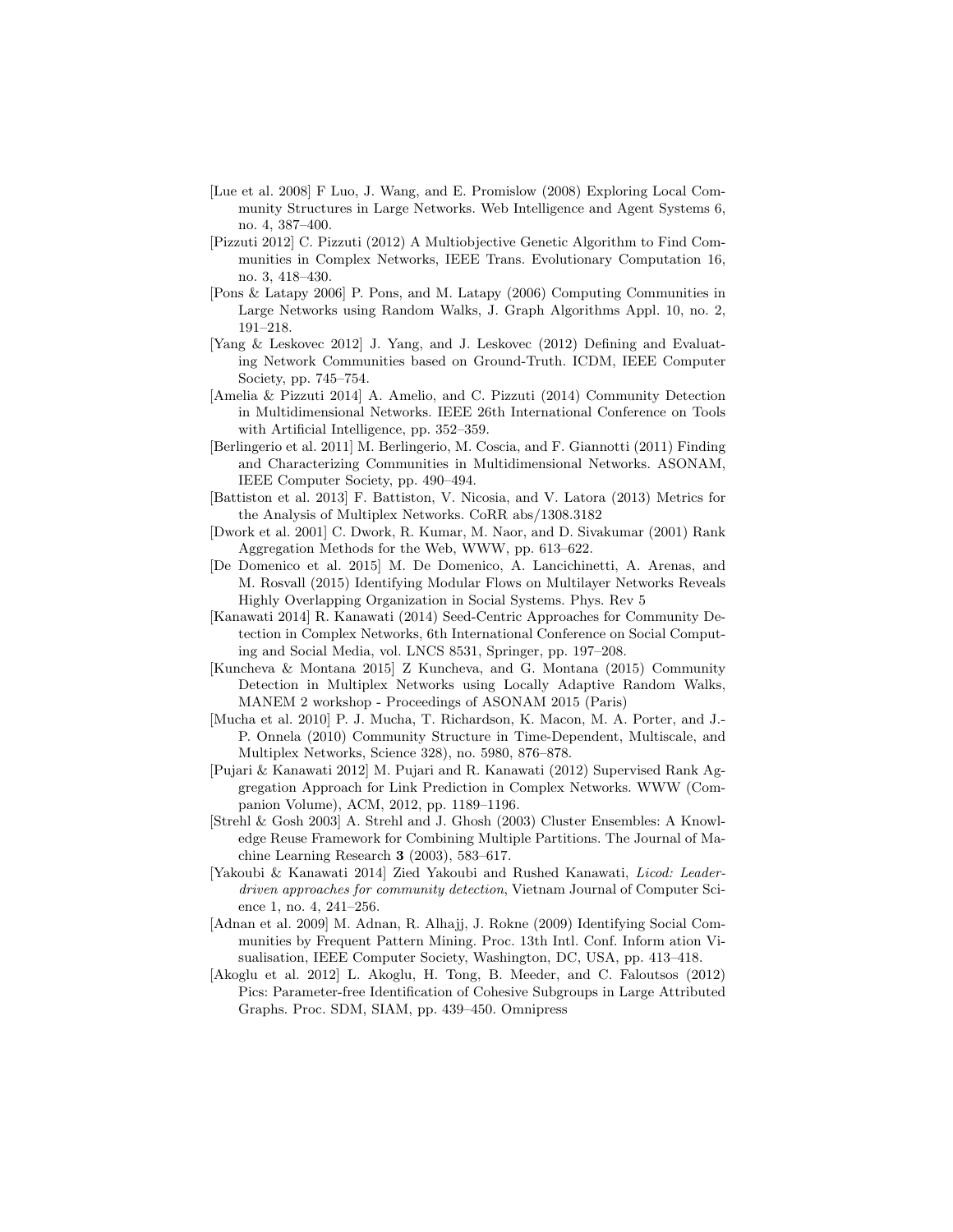- [Atzmueller 2015] Atzmueller, M (2015) Subgroup Discovery Advanced Review. WIREs: Data Mining and Knowledge Discovery, 5(1):35–49
- [Atzmueller 2007] M. Atzmueller (2007) Knowledge-Intensive Subgroup Mining Techniques for Automatic and Interactive Discovery, Vol. 307 of Dissertations in Artificial Intelligence-Infix (Diski), IOS Press
- [Atzmueller et al. 2004] M. Atzmueller, F. Puppe, H.-P. Buscher (2004) Towards Knowledge-Intensive Subgroup Discovery, Proc. LWA 2004, pp. 117–123.
- [Atzmueller & Puppe 2006] M. Atzmueller and F. Puppe (2006) SD-Map A Fast Algorithm for Exhaustive Subgroup Discovery. Proc. 10th European Conf. on Principles and Practice of Knowledge Discovery in Databases (PKDD 2006), pp. 6-17, Heidelberg, Germany. Springer Verlag
- [Atzmueller et al. 2006] M. Atzmueller, J. Baumeister, and F. Puppe (2006) Introspective Subgroup Analysis for Interactive Knowledge Refinement. Proc. FLAIRS, AAAI Press, Palo Alto, CA, USA, pp. 402-407
- [Atzmueller et al. 2005] M. Atzmueller, J. Baumeister, A. Hemsing, E.-J. Richter, and F. Puppe (2005) Subgroup Mining for Interactive Knowledge Refinement. In Proc. 10th Conference on Artificial Intelligence in Medicine AIME 05), LNAI 3581, pp. 453-462, Heidelberg, Germany, Springer Verlag.
- [Atzmueller & Puppe 2008] M. Atzmueller and F. Puppe (2008) A Case-Based Approach for Characterization and Analysis of Subgroup Patterns. Journal of Applied Intelligence, 28(3):210-221
- [Atzmueller & Lemmerich 2012] M. Atzmueller and F. Lemmerich (2012) VIKAMINE - Open-Source Subgroup Discovery, Pattern Mining, and Analytics. In Proc. ECML/PKDD 2012: European Conference on Machine Learning and Principles and Practice of Knowledge Discovery in Databases, Heidelberg, Germany. Springer Verlag.
- [Atzmueller & Puppe 2005] M. Atzmueller and F. Puppe (2005) Semi-Automatic Visual Subgroup Mining using VIKAMINE. Journal of Universal Computer Science, 11(11):1752-1765, 2005.
- [Atzmueller & Lemmerich 2009] M. Atzmueller, F. Lemmerich (2009) Fast Subgroup Discovery for Continuous Target Concepts. Proc. International Symposium on Methodologies for Intelligent Systems, Vol. 5722 of LNCS, Springer, Berlin, pp. 1–15.
- [Atzmueller et al. 2012] M. Atzmueller, S. Doerfel, A. Hotho, F. Mitzlaff, and G. Stumme (2012) Face-to-Face Contacts at a Conference: Dynamics of Communities and Roles. In Modeling and Mining Ubiquitous Social Media, volume 7472 of LNAI. Springer Verlag, Heidelberg, Germany
- [Atzmueller & Lemmerich 2013] M. Atzmueller and F. Lemmerich (2013) Exploratory Pattern Mining on Social Media using Geo-References and Social Tagging Information. IJWS, 2(1/2)
- [Atzmueller & Mitzlaff 2011] M. Atzmueller and F. Mitzlaff (2011) Efficient Descriptive Community Mining. Proc. 24th International FLAIRS Conference, pages 459-464, Palo Alto, CA, USA. AAAI Press.
- [Atzmueller et al. 2016] M. Atzmueller, S. Doerfel, and F. Mitzlaff (2016) Description-Oriented Community Detection using Exhaustive Subgroup Discovery. Information Sciences. 329, 965-984
- [Atzmueller et al. 2009] M. Atzmueller, F. Lemmerich, B. Krause, and A. Hotho (2009) Who are the Spammers? Understandable Local Patterns for Concept Description. In Proc. 7th Conference on Computer Methods and Systems, Krakow, Poland. Oprogramowanie Nauko-Techniczne.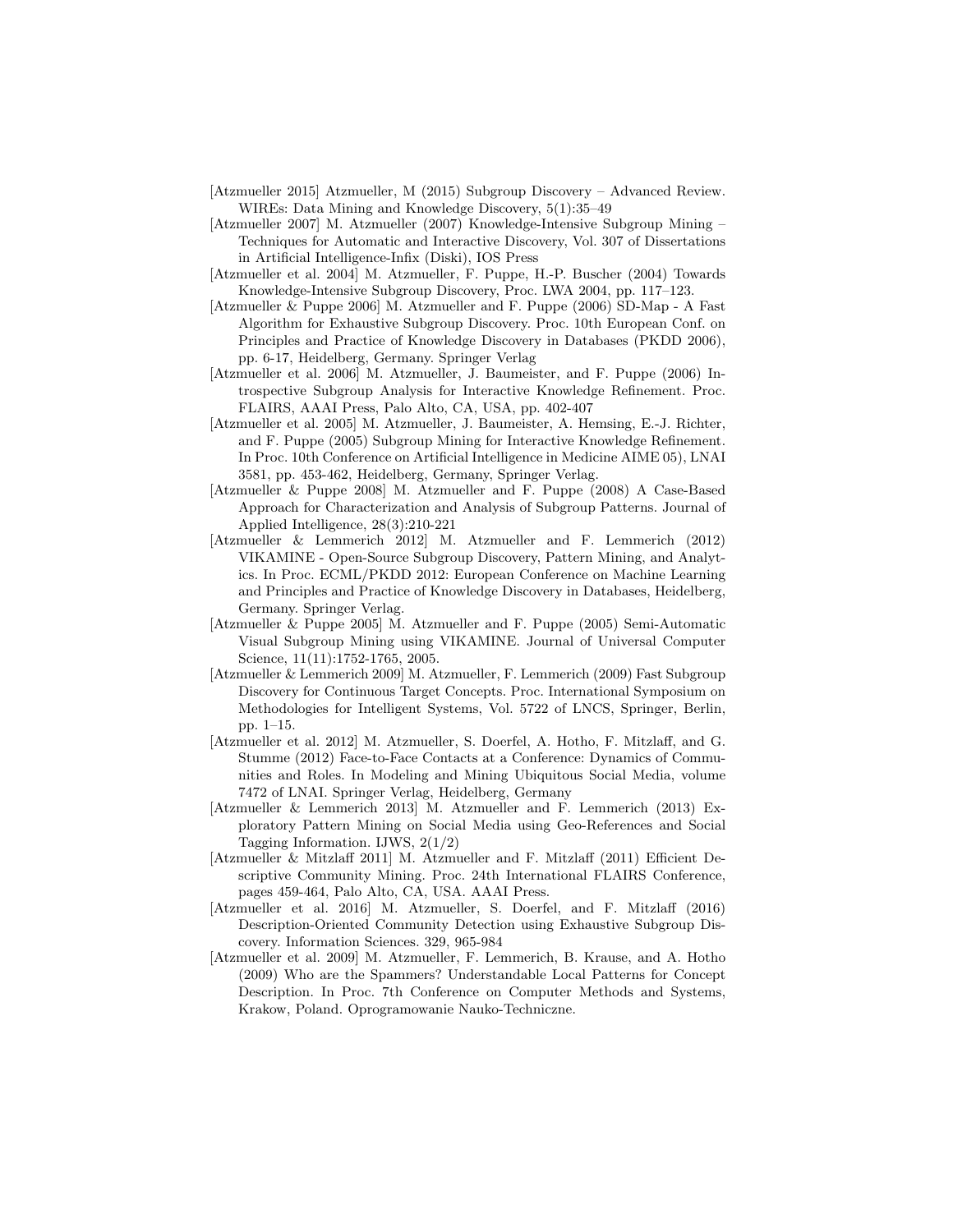- [Berlingerio et al. 2013] M. Berlingerio, F. Pinelli, and F. Calabrese (2013) ABA-CUS: Apriori-BAsed Community discovery in mUltidimensional networkS. Data Mining and Knowledge Discovery, Springer, 27(3).
- [Boden et al. 2012] B. Boden, S. Günnemann, H. Hoffmann, and T. Seidl (2012) Mining Coherent Subgraphs in Multi-Layer Graphs with Edge Labels. Proc. 18th ACM SIGKDD International Conference on Knowledge Discovery and Data Mining. New York, USA: ACM Press
- [Bothorel et al. 2015] C. Bothorel, J. D. Cruz, M. Magnani, B. Micenkova (2015) Clustering Attributed Graphs: Models, Measures and Methods. arXiv:1501.01676
- [Bringmann et al. 2011] B. Bringmann, S. Nijssen, and A. Zimmermann (2011) Pattern-based Classification: A Unifying Perspective. arXiv:1111.6191
- [Clauset et al. 2004] A. Clauset, M. E. J. Newman, C. Moore (2004) Finding Community Structure in Very Large Networks. arXiv:cond-mat/0408187
- [Cruz et al. 2011] J. D. Cruz, C. Bothorel, F. and Poulet (2011) Entropy Based Community Detection in Augmented Social Networks. Computational Aspects of Social Networks, pp. 163-168
- [Dang & Viennet 2012] T. A. Dang and E. Viennet (2012) Community Detection Based on Structural and Attribute Similarities. Proc. International Conference on Digital Society (ICDS), pp. 7-14
- [Duivestein et al. 2015] W. Duivesteijn, A.J. Feelders, and A. Knobbe (2015) Exceptional Model Mining - Supervised Descriptive Local Pattern Mining with Complex Target Concepts. Data Mining and Knowledge Discovery
- [Fortunato 2010] S. Fortunato (2010) Community Detection in Graphs, Physics Reports 486 (3-5)
- [Freeman 1978] L. Freeman (1978) Segregation In Social Networks, Sociological Methods & Research 6 (4)
- [Ge et al. 2008] R. Ge, M. Ester, B. J. Gao, Z. Hu, B. Bhattacharya, and B. Ben-Moshe (2008) Joint Cluster Analysis of Attribute Data and Relationship Data: The Connected k-Center Problem, Algorithms and Applications. Acm Trans. Knowl. Discov. Data, 2(2)
- [Girvan & Newman 2002] M. Girvan, M. E. J. Newman (2002) Community Structure in Social and Biological Networks, PNAS 99 (12)
- [Günnemann et al. 2013] S. Günnemann, I. Färber, B. Boden, T. Seidl (2013) GAMer: A Synthesis of Subspace Clustering and Dense Subgraph Mining. Knowledge and Information Systems (KAIS), Springer
- [Kannan et al. 2004] R. Kannan, S. Vempala, A. Vetta (2004) On Clustering: Good, Bad and Spectral. Journal of the ACM, 51(3)
- [Kibanov et al. 2014] M. Kibanov, M. Atzmueller, C. Scholz, and G. Stumme (2014) Temporal Evolution of Contacts and Communities in Networks of Face-to-Face Human Interactions. Science China, 57
- [Kloesgen 1996] Kloesgen, W. (1996) Explora: A Multipattern and Multistrategy Discovery Assistant. In Fayyad, U. M., Piatetsky-Shapiro, G., Smyth, P., and Uthurusamy, R., editors, Advances in Knowledge Discovery and Data Mining, pp. 249–271. AAAI Press.
- [Lancichinetti 2009] A. Lancichinetti, S. Fortunato (2009) Community Detection Algorithms: A Comparative Analysis. arXiv:0908.1062
- [Lazarsfield & Merton 1954] P. F. Lazarsfeld, R. K. Merton (1954) Friendship as a Social Process: A Substantive and Methodological Analysis. Freedom and Control in Modern Society, 18(1), 18-66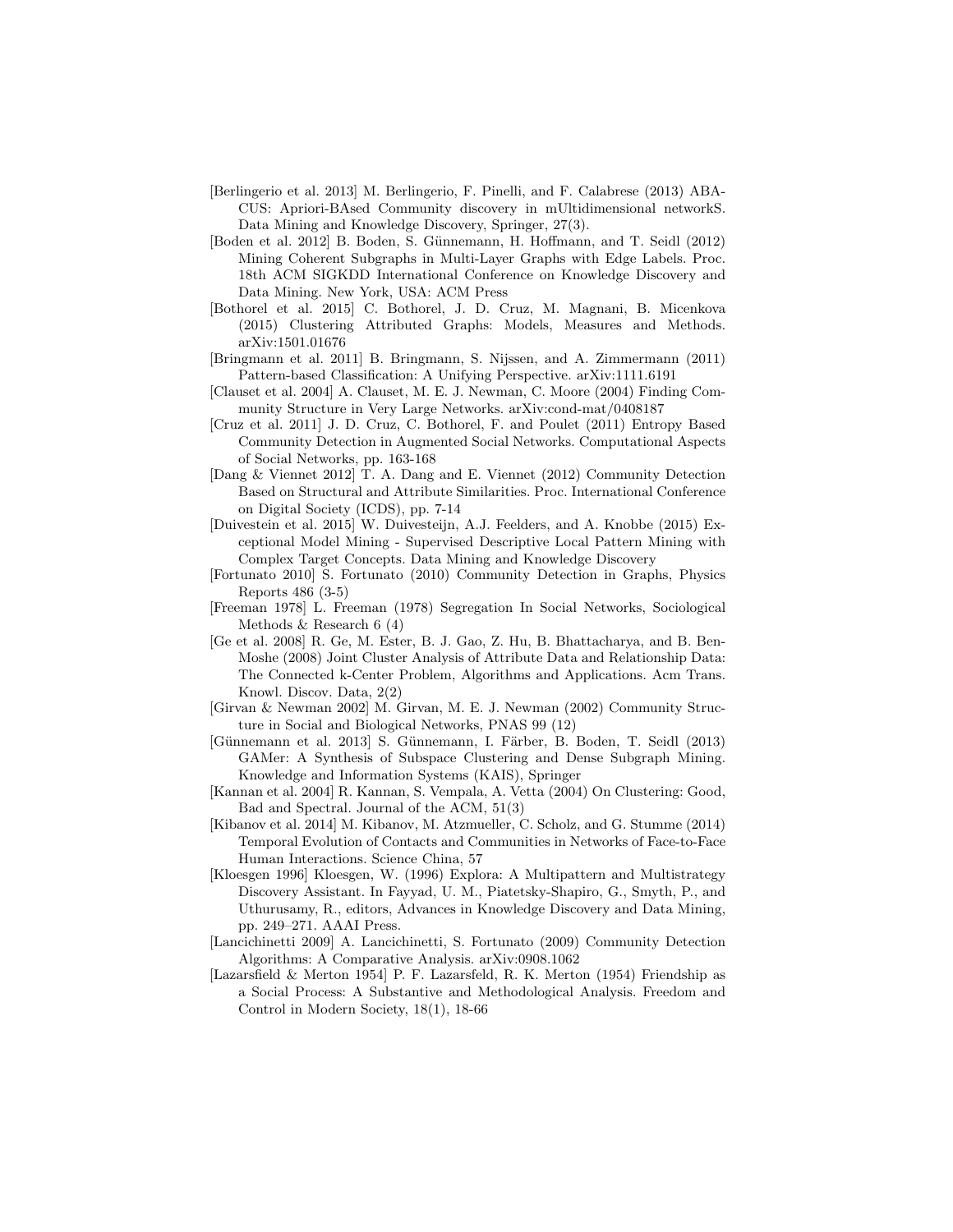- [Leman et al. 2008] D. Leman, A. Feelders, and A. Knobbe (2008). Exceptional Model Mining. In Proc. European Conference on Machine Learning and Principles and Practice of Knowledge Discovery in Databases, volume 5212 of Lecture Notes in Computer Science, pages 1–16. Springer.
- [Lemmerich et al. 2012] F. Lemmerich, M. Becker, and M. Atzmueller (2012) Generic Pattern Trees for Exhaustive Exceptional Model Mining. In Proc. ECML/PKDD, Heidelberg, Germany. Springer
- [Lemmerich et al. 2010] F. Lemmerich, M. Rohlfs, and M. Atzmueller (2012) Fast Discovery of Relevant Subgroup Patterns. Proc. 23rd FLAIRS Conference, AAAI Press, New York, NY, USA.
- [Leskovec et al. 2010] J. Leskovec, K. J. Lang, and M. Mahoney (2010) Empirical Comparison of Algorithms for Network Community Detection. Proc. 19th International Conference on World Wide Web, pp. 631-640. ACM
- [McPherson et al. 2011] M. McPherson, L. Smith-Lovin, and J. M. Cook (2001) Birds of a Feather: Homophily in Social Networks. Annual Review of Sociology, 415-444
- [Mitzlaff et al. 2014] F. Mitzlaff, M. Atzmueller, A. Hotho, and G. Stumme (2014) The Social Distributional Hypothesis: A Pragmatic Proxy for Homophily in Online Social Networks. Social Network Analysis and Mining 4(1), 216
- [Mitzlaff et al. 2011] F. Mitzlaff, M. Atzmueller, D. Benz, A. Hotho, and G. Stumme (2011) Community Assessment using Evidence Networks. In Analysis of Social Media and Ubiquitous Data, volume 6904 of LNAI
- [Mitzlaff et al. 2013] F. Mitzlaff, M. Atzmueller, D. Benz, A. Hotho, and G. Stumme (2013) User-Relatedness and Community Structure in Social Interaction Networks. CoRR/abs, 1309.3888
- [Moser et al. 2009] F. Moser, R. Colak, A. Rafiey, and M. Ester (2009) Mining Cohesive Patterns from Graphs with Feature Vectors. Proc. SDM (Vol. 9), pp. 593-604.
- [Newman 2004] M. E. Newman (2004). Detecting community structure in networks. The European Physical Journal B-Condensed Matter and Complex Systems, 38(2), 321-330.
- [Newman 2006] M. E. Newman 2006) Modularity and Community Structure in Networks. PNAS, 103(23), 8577-8582.
- [Palla et al. 2005] G. Palla, I. Derenyi, I. Farkas, and T. Vicsek (2005) Uncovering the Overlapping Community Structure of Complex Networks in Nature and Society. Nature, 435(7043), 814-818
- [Pool et al. 2014] S. Pool, F. Bonchi, M. van Leeuwen (2014) Description-driven Community Detection, Transactions on Intelligent Systems and Technology 5 (2)
- [Psorakis et al. 2011] I. Psorakis, S. Roberts, M. Ebden, and B. Sheldon. Overlapping Community Detection using Bayesian Non-Negative Matrix Factorization. Phys. Rev. E 83, 066114
- [Puppe et al. 2008] F. Puppe, M. Atzmueller, G. Buscher, M. Huettig, H. L¨uhrs, and H.-P. Buscher (2008) Application and Evaluation of a Medical Knowledge-System in Sonography (SonoConsult). In Proc. 18th European Conference on Artificial Intelligence (ECAI 20008), pp. 683-687
- [Ruan et al. 2013] Y. Ruan, D. Fuhry, and S. Parthasarathy (2013). Efficient Community Detection in Large Networks Using Content and Links. Proc. 22nd International Conference on World Wide Web, pp. 1089–1098, ACM.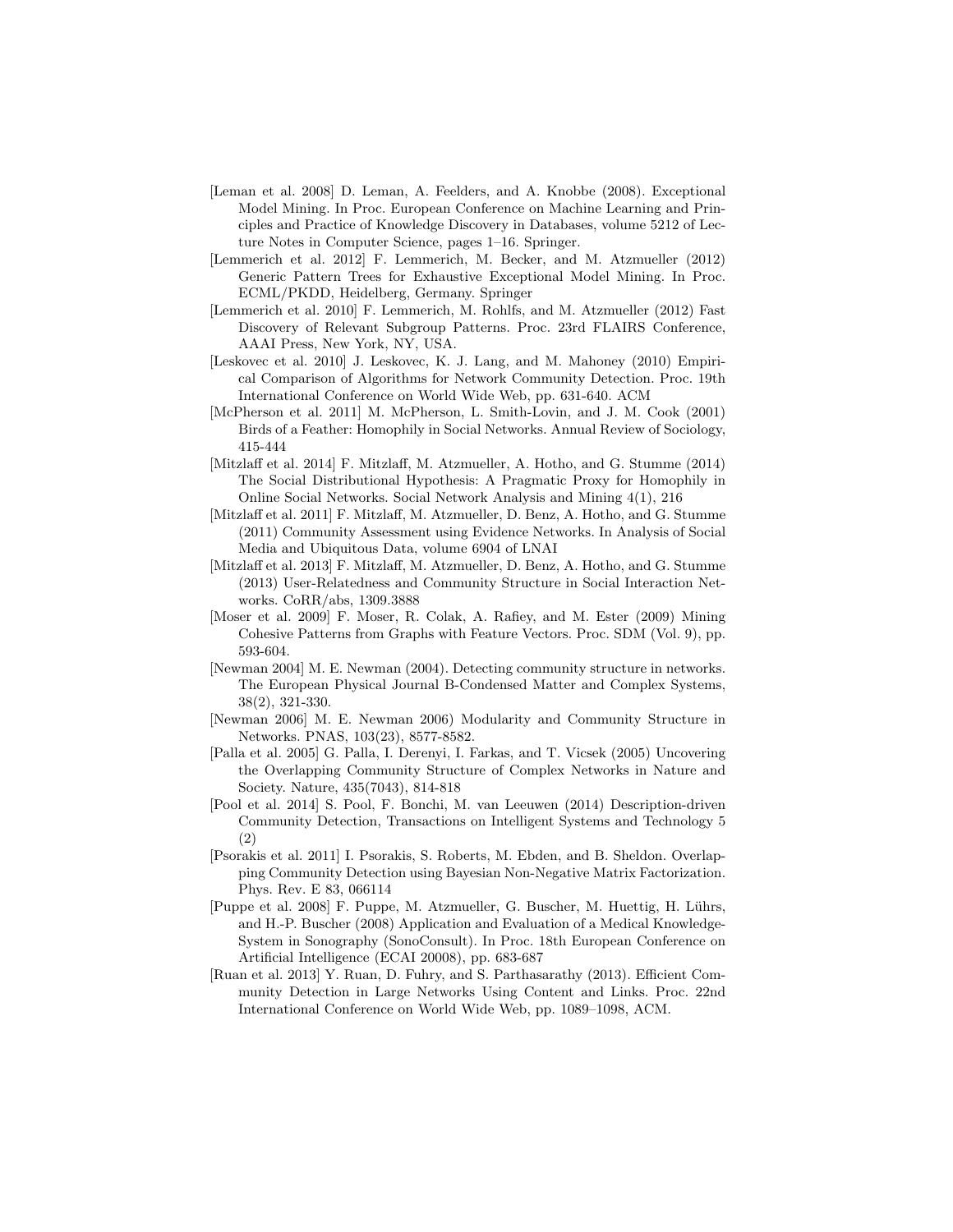- [Tang & Liu 2010] L. Tang and H. Liu (2010) Community Detection and Mining in Social Media. Synthesis Lectures on Data Mining and Knowledge Discovery, 2(1), 1-137. Morgan & Claypool Publishers
- [Steinhaeuser & Chawla 2008] K. Steinhaeuser, N. V. Chawla (2008) Community Detection in a Large Real-World Social Network. Social Computing, Behavioral Modeling, and Prediction, pp. 168–175, Springer
- [Silva et al. 2012] A. Silva, W. Meira Jr., and M. J. Zaki (2010) Structural Correlation Pattern Mining for Large Graphs. Proc. Workshop on Mining and Learning with Graphs. MLG '10, pp. 119–126. New York, NY, USA: ACM.
- [Smith et al. 2014] L. M. Smith, L. Zhu, K. Lerman, and A. G. Percus. Partitioning Networks with Node Attributes by Compressing Information Flow. arXiv:1405.4332
- [Scholz et al. 2013] C. Scholz, M. Atzmueller, A. Barrat, C. Cattuto, and G. Stumme (2013). New Insights and Methods For Predicting Face-To-Face Contacts. Proc. 7th Intl. AAAI Conference on Weblogs and Social Media, Palo Alto, CA, USA, AAAI Press.
- [Wassermann & Faust 1994] S. Wasserman, and K. Faust (1994) Social Network Analysis: Methods and Applications. Structural Analysis in the Social Sciences. Cambridge University Press, 1 edition.
- [Wrobel 1997] S. Wrobel (1997) An Algorithm for Multi-Relational Discovery of Subgroups. In Proc. 1st Europ. Symp. Principles of Data Mining and Knowledge Discovery, pages 78–87, Heidelberg, Germany. Springer Verlag.
- [Xie et al. 2013] J. Xie, S. Kelley, and B. K. Szymanski (2013) Overlapping Community Detection in Networks: The State-of-the-art and Comparative Study. ACM Comput. Surv., 45(4):43:1–43:35.
- [Xu et al. 2012] Z. Xu, Y. Ke, Y. Wang, H. Cheng, and J. Cheng (2012) A Modelbased Approach to Attributed Graph Clustering. Proc. ACM International Conference on Management of Data. SIGMOD '12, pp. 505–516, New York, NY, USA. ACM.
- [Yang et al. 2013] J. Yang, J. McAuley, and J. Leskovec (2013) Community Detection in Networks with Node Attributes. Proc. IEEE International Conference on Data Mining (ICDM), pp. 1151–1156. IEEE Press, Washington, DC, USA
- [Zachary, 1977] W. W. Zachary (1977) An Information Flow Model for Conflict and Fission in Small Groups. Journal of Anthropological Research, 452-473.
- [Zhou et al. 2009] Y. Zhou, H. Cheng, and J. X. Yu (2009) Graph Clustering Based on Structural/Attribute Similarities. Proc. VLDB Endow., 2(1), 718–729.
- [Akbari et al. 2015] E. Akbari, H. M. Dahlan, R. Ibrahim, and H. Alizadeh, (2015) Hierarchical cluster ensemble selection, Engineering Applications of Artificial Intelligence 39, 146–156.
- [Azimi & Fern 2009] J. Azimi, and X. Fern (2009) Adaptive Cluster Ensemble Selection. IJCAI, pp. 992–997.
- [Aggarwal & Chandan 2014] C. C. Aggarwal, and C. K. Reddy (eds.) (2014) Data Clustering: Algorithms and Applications. CRC Press, 2014.
- [Atzmueller et al. 2017] M. Atzmueller, A. Schmidt, B. Kloepper, and D. Arnu (2017) HypGraphs: An Approach for Analysis and Assessment of Graph-Based and Sequential Hypotheses. New Frontiers in Mining Complex Patterns. Postproceedings NFMCP 2016 (Heidelberg, Germany), LNAI, Springer.
- [Atzmueller 2016] M. Atzmueller (2016) Detecting Community Patterns Capturing Exceptional Link Trails. Proc. IEEE/ACM ASONAM (Boston, MA, USA), IEEE Press.